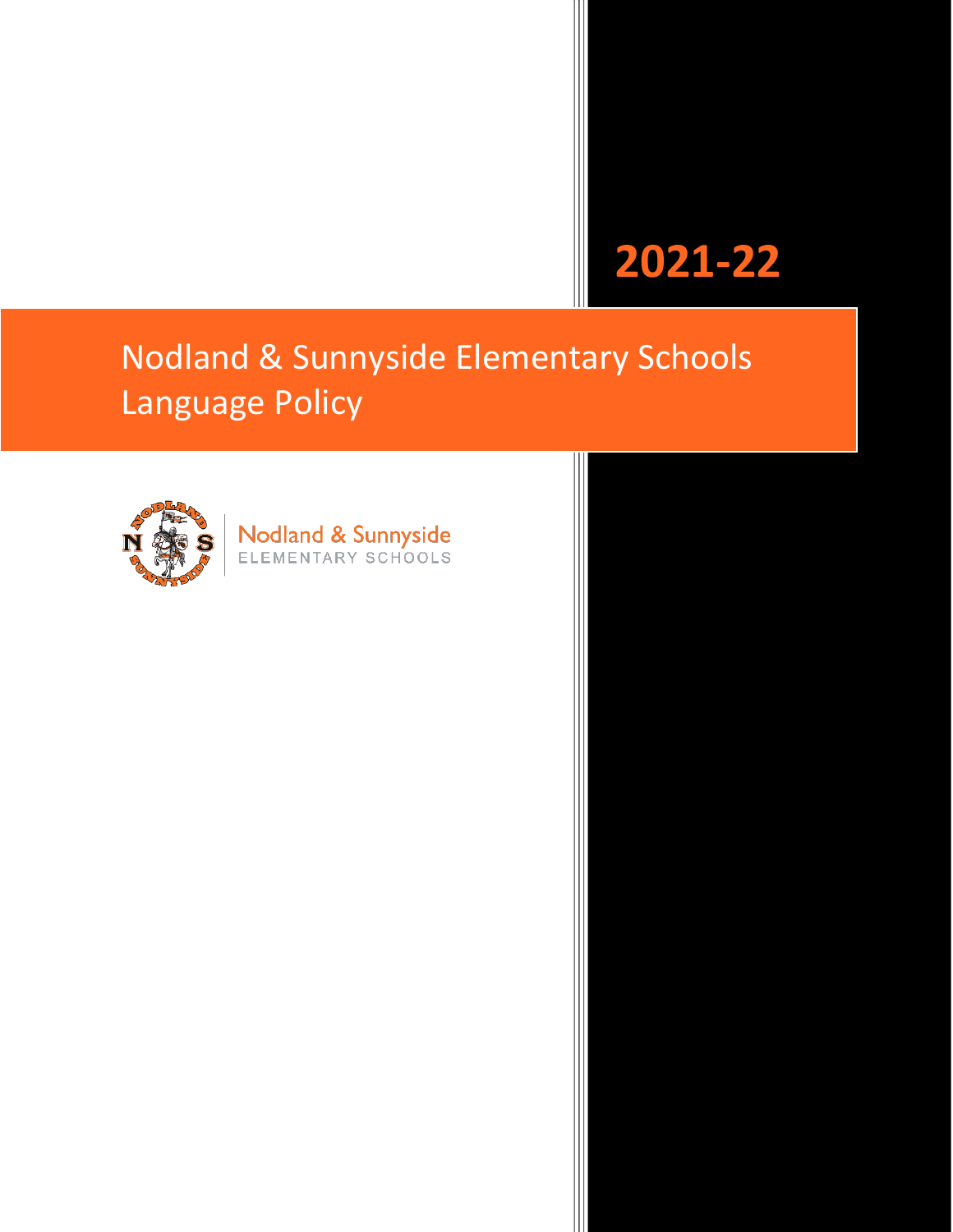## **School Language Philosophy**

- At Nodland & Sunnyside Elementary Schools, we believe language is fundamental to learning, thinking, and communicating.
- Language is an integral part of the curriculum, connecting the subject areas and allowing students to demonstrate their knowledge and understanding.
- All teachers at Nodland & Sunnyside Elementary Schools are viewed as teachers of language and maximizing language instruction and resources is essential.
- We further believe every student is a language learner, regardless of what languages they speak. We believe in the acquisition of more than one language as a means to enrich personal growth and help facilitate international understanding.
- We promote the maintenance of mother-tongue language for cognitive development and cultural identity and see parents as critical partners in the development of language.
- • Each student has his or her own background with unique contributions to make to the school community. These are crucial for defining their cognitive development, in maintaining their native language, and their cultural identity.
- Ultimately, it is through language development that students are given the necessary tools to interpret and impact the world around them.

### **Language Profile**

English is the primary language of instruction and learning at Nodland & Sunnyside Elementary Schools, with each student participating in English Language Arts (Language and Literature) and Spanish (Language Acquisition) courses. English accounts for 87% of our District students' home language, but overall, we have 42 languages spoken in our school community with Spanish, Vietnamese and Somali making up the next 10% of our students' mother tongue. The school works in conjunction with resources available through Sioux City Community School District to communicate with families in languages outside of English.

# **Guiding Principles**

- English is the primary language of instruction for all students.
- All students receive instruction in the world language of Spanish.
- The Iowa Common Core and IB Language Scope and Sequence serve as guides for language instruction in listening, speaking, reading, and writing.
- Language development is supported by resources and instruction grounded in the literacy components of phonemic awareness, phonics, vocabulary, fluency, comprehension and writing. Teachers and students express their understanding of the world through the use of IB terminology specifically that of the learner profile.
- Professional development is provided for all staff to support language goals.
- Transdisciplinary instruction includes specific language goals in authentic contexts.
- Teachers of all subjects and grades understand that language plays a vital role in the construction of meaning. All teachers incorporate the various aspects of language instruction into their everyday teachings.
- Learners need to have the opportunity to engage in learning in meaningful and authentic contexts.
- Language skills are acquired most effectively from using language in meaningful contexts and from experiencing a variety of literature.
- Conversation in the classroom is fundamental to learning. Discussions, rehearsed conversation and social conversation all play a role in language acquisition.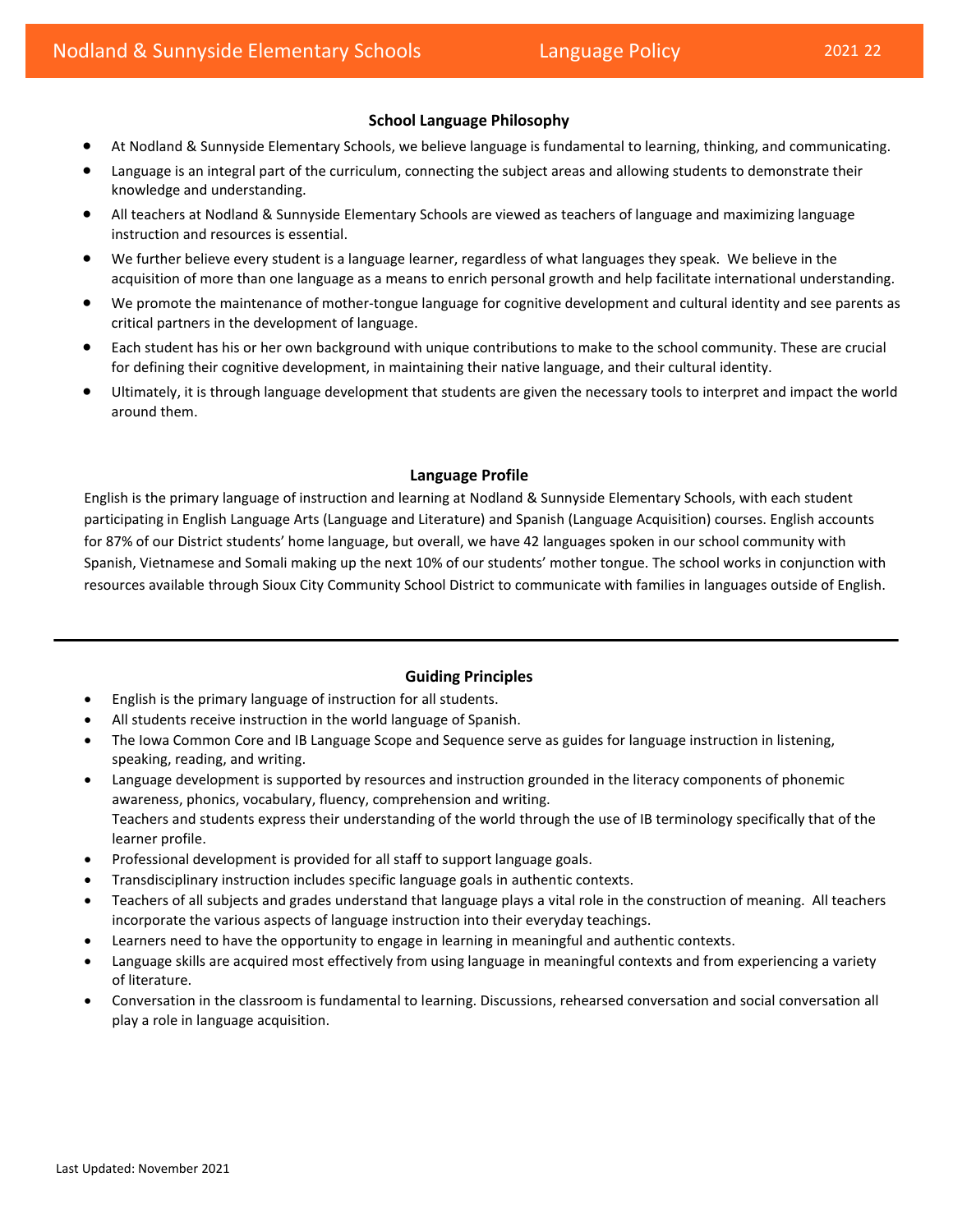# **Practices Reflecting Philosophy and Guiding Principles**

#### **Classroom Practices**

- All students are engaged in literacy activities for a *minimum* of **90 minutes** per day.
- Different components of literacy may be happening in the classroom simultaneously.
- Teachers use a gradual release model of instruction (I do, We do, You do).
- Teachers conduct reading groups with every child. Small group, skills-based groups are flexible. Students may be grouped based on a specific skill that needs development or common reading levels.
- Every student participates in a small group, skill-based group at least two times per week with their classroom teacher.
- Students will have opportunities to write authentically every day for a variety of purposes.
- Students are encouraged to ask many questions. Teachers use these questions as a guide during units of inquiry.
- Reading at home is highly encouraged.
- Students are provided multiple opportunities to learn from peers, both in academic and social situations.
- Teachers use read-alouds of rich texts connected to units of inquiry during instruction.
- Students are provided opportunities to present their learning in a variety of formats, including drama, written expression, multi-media presentations, and oral presentations.
- All teachers continually model listening, speaking, reading, writing, viewing, and presenting skills.
- o Some examples may include:
	- o **Listening:** read-alouds, discussions, songs, listening centers, Morning Meeting sharing, guest speakers, online resources, echo reads
	- o **Speaking:** choral reading, shared reading, Morning Meeting, partner work, discussions, songs, presentations, morning announcements
	- partner reading, research, readers theater, environmental text, online resources o **Reading:** leveled readers, literature circles, read-alouds, shared reading, independent reading, literacy stations,
	- o **Writing:** daily journal, graphic organizers, reports, reflections on learning, student-created books, exit tickets, letters, observations, awards, interactive, creative, goal setting
	- o **Viewing:** focus walls, environmental print, morning message, media, wonder walls, essential agreements, student work
	- action o **Presenting:** role play, oral presentations, student-led conferences, digital presentations, exhibition, strategies,

#### **Language Resources**

- The library offers materials in English and Spanish, as well as materials in students' mother tongue.
- A variety of texts and resources are available to meet the needs of all learners.
- Supplemental language materials are available to support classroom instruction.

#### **World Language**

- IB planners and the Sioux City Community Schools' Curriculum serve as a guide for curriculum development.
- All students receive weekly instruction in the world language of Spanish through a sequential FLES program model.
- Spanish instruction and assessments are differentiated for the many levels of proficiency in each grade.
- Students are assessed on their progress and held accountable for Spanish language learning as an academic subject.
- Spanish is graded and reported on student report cards and discussed during student conferences.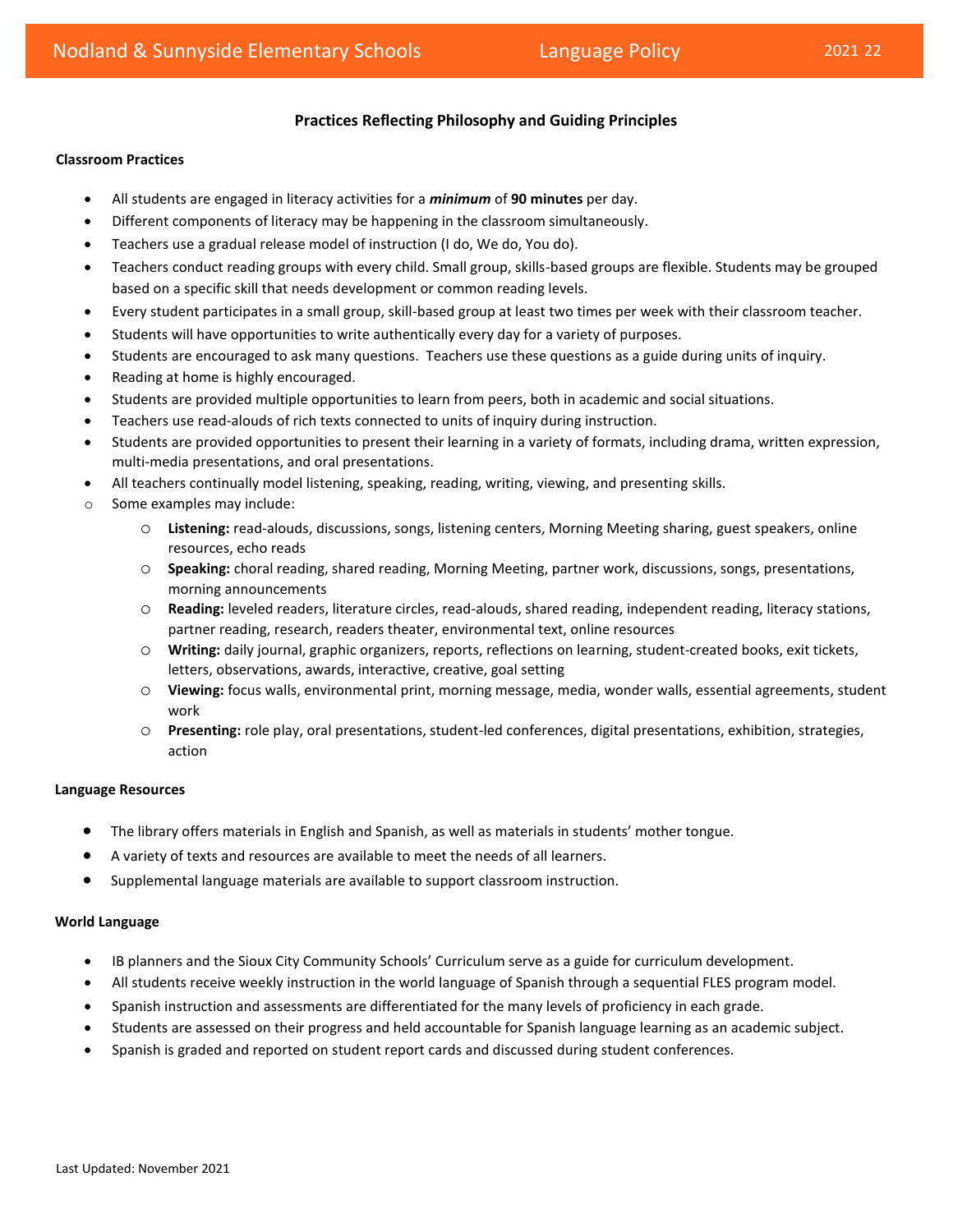#### **Mother Tongue**

- Families and students are encouraged to speak in their mother tongue at home.
- Documentation is translated into mother tongue, when possible.
- School library provides books in the mother tongue of our students, when possible.
- Students are encouraged to bring resources from home highlighting mother tongue and/or culture.
- We offer translated documents for families with a mother tongue other than English and translators for conferences within our building, when possible.

#### **Home Communications**

- Teachers facilitate family involvement in language development through conferences, newsletters, weekly communications, family surveys, and PTA meetings.
- Families are encouraged to be active in the classroom through volunteer opportunities and as guest speakers.
- Conferences are held twice a year, giving teachers and families the opportunity to share the student's development of language.
- Every attempt to find interpreters for families is made. The Sioux City Community School District provides interpreters in Spanish, Vietnamese, Somali, and Oromo.
- The web-based program TransACT (www.transact.co[m\) p](http://www.transact.com/)rovides us with a comprehensive set of forms and notices and is written in a wide range of languages.

#### **Family Involvement**

- Families influence how students acquire and become proficient in any language.
- Families are encouraged to help deepen literacy in their primary language by creating a language rich environment at home.
- The media center provides books in a variety of languages with a heavy emphasis on Spanish.
- Students are encouraged to take an active role in the school's rich language community and express their individual learning styles and approaches.

#### **Assessment**

- Literacy skills, including listening, speaking, reading, and writing, are assessed on a regular basis within the performance expectations of the grade level.
- Language concepts will be assessed based upon our assessment policy.
- When necessary, students will be given additional assessments in order to gather data to determine what, if any, additional supports need to be put in place for successful language development of the student.
- Nodland & Sunnyside Elementary Schools comply with all state and/or federal legislation regarding literacy and language development. For more information see: [https://www.educateiowa.gov/early-literacy-impleme](https://www.educateiowa.gov/early-literacy-implementation)ntation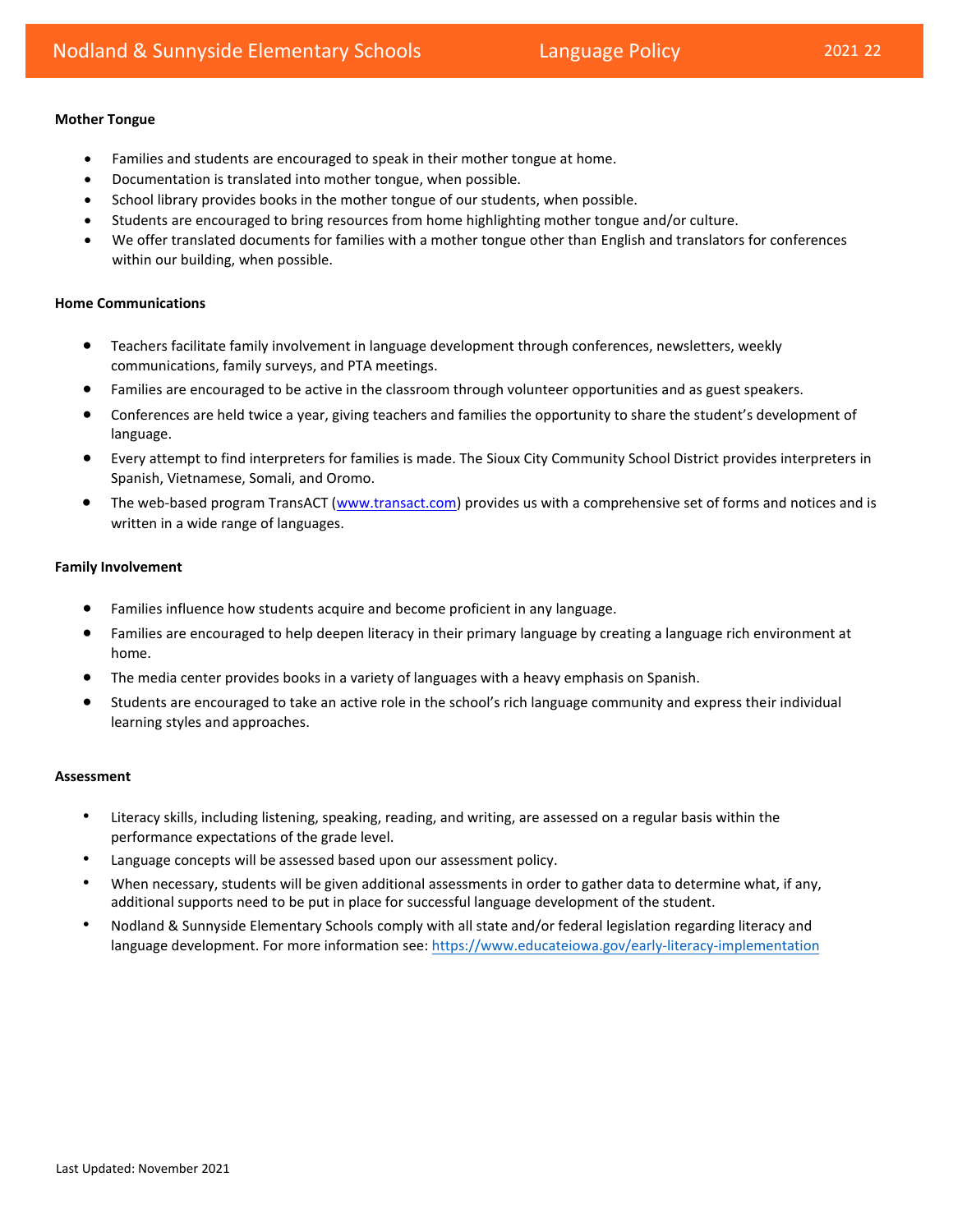# **Differentiating Support for Language Learners**

#### **ELL—Identification:**

- Students whose mother tongue is a language other than English must first report to the Sioux City Community Schools ESL office located at the Education Service Center (ESC).
- Staff at the ESL office gather as much evidence as possible, including a language survey, and compile information into a student portfolio.

#### **ELL-Instruction:**

- ELL instruction is provided by an ELL teacher in a small group or in a co-taught classroom.
- English language acquisition is assessed on a regular basis within the performance expectations of each level of proficiency; instruction is adjusted based upon multiple assessment data.
- ELL materials are available for all teachers to use as needed.
- Professional development for ELL teachers is provided by school district.

#### **Special Education-Identification:**

- As per our assessment policy, any student identified as needing additional support in language is referred to the Multi-Tiered System of Supports (MTSS) team.
- Teachers implement intervention and determine if student needs additional testing for special education entitlement, as determined by Student Assistance Team (SAT).

#### **Special Education Instruction:**

- Special education teachers write an Individualized Education Plan, including goal areas for language development, if appropriate.
- The amount and intensity of instruction is dependent upon the individualized needs and goals set for each student.
- Professional development for special education teachers provided by school district.

#### **Working Document**

The following process will be followed to ensure Nodland & Sunnyside Elementary's language policy remains a working document:

- ❖ Every year, through collaborative reflective practices, the Building Leadership Team (BLT) will review the language policy, as well as all documents referred to in policy, to ensure accuracy and sustainability.
- ❖ Policy will be updated by the IB Coordinator, based upon the feedback of the BLT Team.
- ❖ Each member of the BLT Team will be responsible for relaying the policy changes to their own grade level or subject level team members.
- ❖ Grade level and subject level teams will work together throughout the school year to ensure policy is implemented with fidelity.